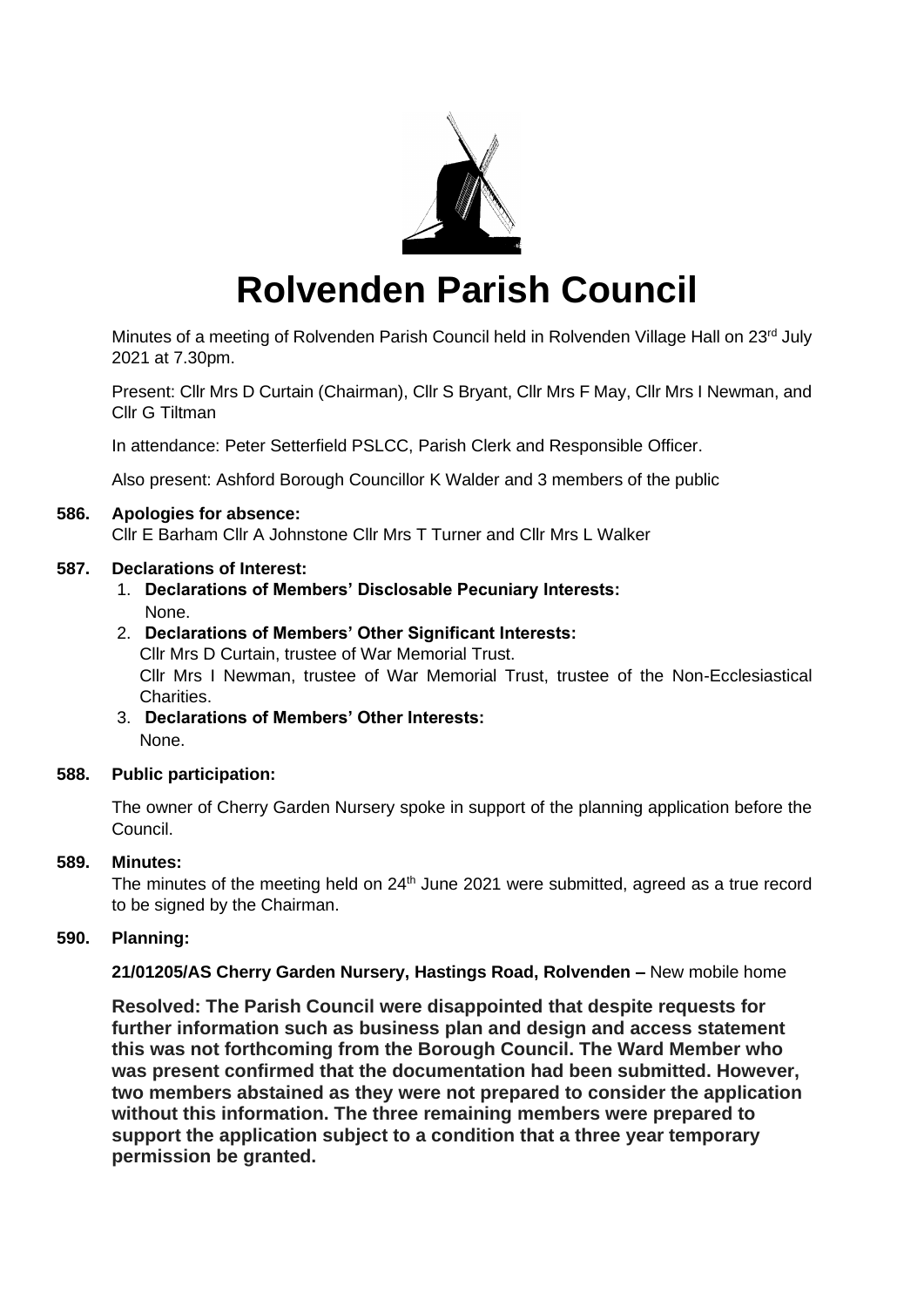**21/01263/AS Little Jobs Cross, Wassall Lane, Rolvenden –** Erection of replacement garage/store building. [Revision to 21/00284/AS]

**Resolved: To object to the application as the siting of the building would contravene paragraph 180 (c) of the 2021 NPPF which states "development resulting in the loss or deterioration of irreplaceable habitats (such as ancient woodland and ancient or veteran trees) should be refused, unless there are wholly exceptional reasons and a suitable compensation strategy exists"**

#### **591. Finance:**

Schedule of payments:

Staff costs £1,214.54 (VAT £27.30) Litter picking E120.00 Tompsett Landscaping £1,510.80 (VAT £251.80) I Hemsley (bin allowance) £40.00 G Tiltman (ssl cert for website £39,99 (VAT £6.66)

Councillors Mrs D Curtain and Mrs I Newman verified the entries through the bank account.

#### **Resolved:**

- **1. To authorise the payments contained within the schedule**
- **2. To receive and note Report RPC/21/06**
- **3. To receive and acknowledge the financial movements for the period 1st April 2021 to 30th April 2021.**

#### **592. Wild flowers in Verges and Greens:**

There is significant interest in the village in planting some of the verges/greens with wild flower "pollen bars". The Parish Council is asked if it wishes to support planting areas in this way.

Should the Parish Council decide to proceed this will be subject to the approval of the land owner and in co-operation with the Contractors that undertake the grass cutting.

#### **Resolved: to identify areas maintained by the Parish Council to act as a pilot area.**

#### **593. Churchyard Footpath and field gate, south side:**

The PCC have approached the County Council Public Rights of Way Officer to ascertain if there are any available funds to improve the footpath and replace the gate.

KCC have responded that they would contribute but it would be best done through the Parish Council.

The Parish Council is asked if it will support the PCC by way of arranging the funding from KCC.

#### **Resolved: The Parish Clerk is to liaise with the Public Rights of Way Officer at Kent County Council regarding potential funding.**

#### **594. Telephone boxes:**

Drawings have been provided to enable the Listed Building Consent Application to be prepared and submitted to Ashford Borough Council. Works on the boxes will be undertaken by pupils of Cranbrook Grammar School as a field project. The intention is to start with the box at the Layne as soon as the school returns after the summer holiday.

#### **595. Stolen funds:**